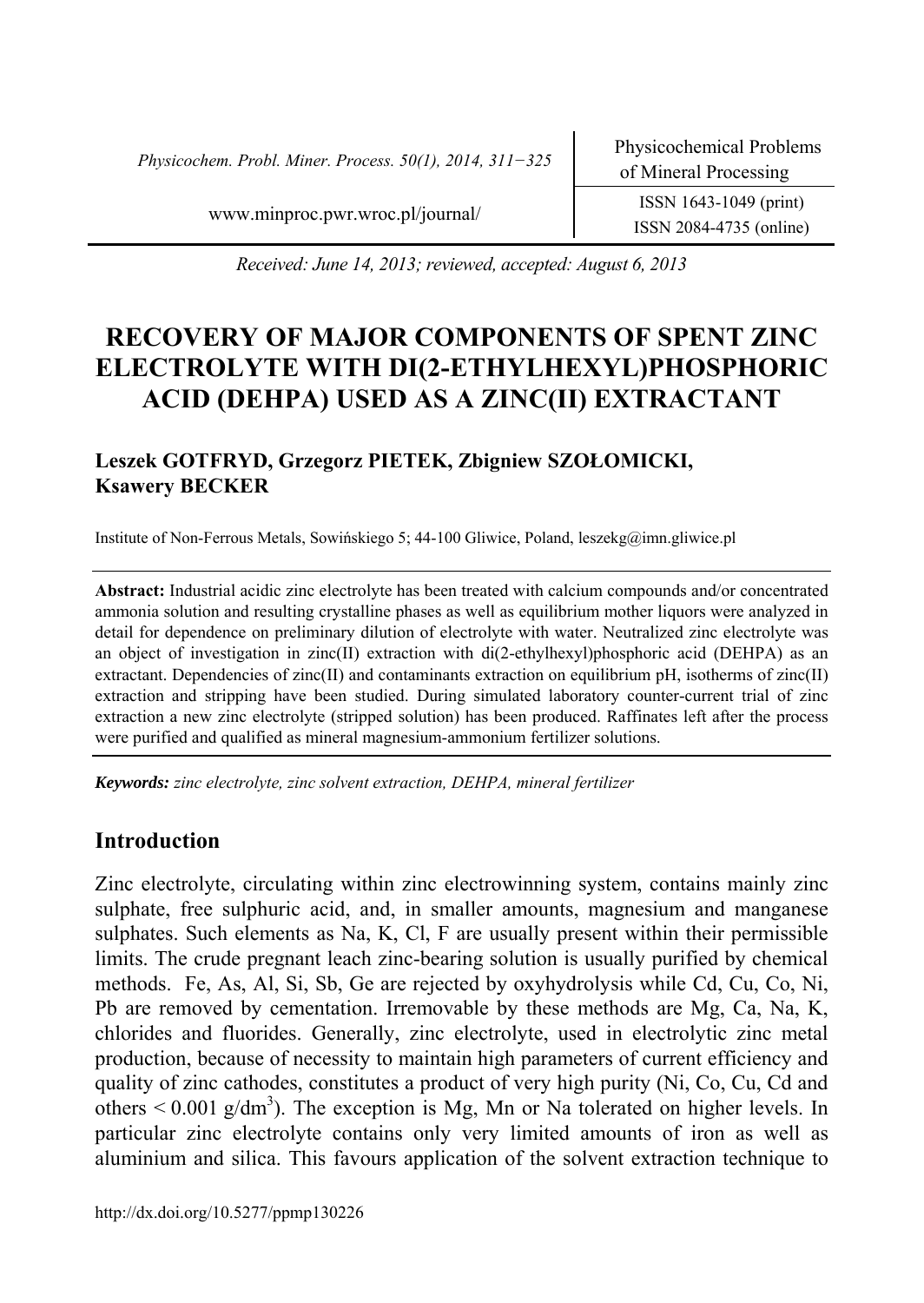zinc recovery from this part of the solution, which from technological reasons has to be removed from the circuit.

Purification and concentration of metal salt from rich but contaminated solutions constitutes one of rather typical problems in industry. As for waste zinc bearing industrial solutions quite common problem pertain to hydrochloric acid spent pickling solutions, containing mainly zinc and iron. Crude zinc sulphate solutions are more often produced by leaching of industrial zinc-bearing dusts. They are also created within typical zinc hydrometallurgy process RLE (roasting – leaching – electrowinning).

Regel-Rosocka propose solvent extraction technique with use of tributyl phosphate organic solution for zinc(II), iron(II) and iron(III) extraction in form of their chloride anionic species (Regel et al., 2001: Regel-Rosocka et al., 2002). The work of other authors suggests similar approach (Rozenblat et al., 2004).

The ZINCEX™ technology developed by Technicas Reunidas, Spain, has been successfully applied in four industrial plants (Frias et al. 2009). The most important ones were domestic battery recycling plant in Spain (Frias et al. 2004) and Skorpion project in Namibia, Africa (Garcia 2005). This adaptable and flexible technology is based on natural (without external pH regulations) zinc solvent extraction technique from low and moderately concentrated zinc-bearing solutions with DEHPA organic solution as an extractant.

Gotfryd and Szymanowski published their results of zinc(II) extraction with Cyanex 272 and DEHPA organic solutions as extractants from highly contaminated zinc sulphate solutions of industrial origin (Gotfryd et al., 2004). In later works (Gotfryd et al., 2011a and 2011b) the authors have successfully treated by extraction concentrated but crude zinc solutions, obtained by sulphuric acid leaching of industrial zinc and lead bearing flue dusts. They used sodium hydroxide solution as neutralizing agent for current pH maintenance on the desired level of  $\geq 2.0$ 

Applying, in course of extraction, NaOH as well as  $NH<sub>3</sub>$  solutions, as current neutralizing agents, allows the effective treatment by solvent extraction technique also definitely highly concentrated zinc feed solutions.

#### **Materials and reagents**

The composition of the original (industrial) electrolyte is shown in Table 1.

|  |  |  |  | $H_2SO_4$ Zn Mg Mn Na K Ca Al Si Pb Cl F                                    |  |  |
|--|--|--|--|-----------------------------------------------------------------------------|--|--|
|  |  |  |  | 155.3 59.3 14.3 2.84 5.23 1.43 0.55 0.011 0.058 < 0.001 0.36 0.0055 $g/dm3$ |  |  |

Table 1. Composition of acidic zinc electrolyte used in investigations

For effective zinc extraction the treated solution must be nearly neutral. One of the early ideas of this work was applying ammonia solution for sulphuric acid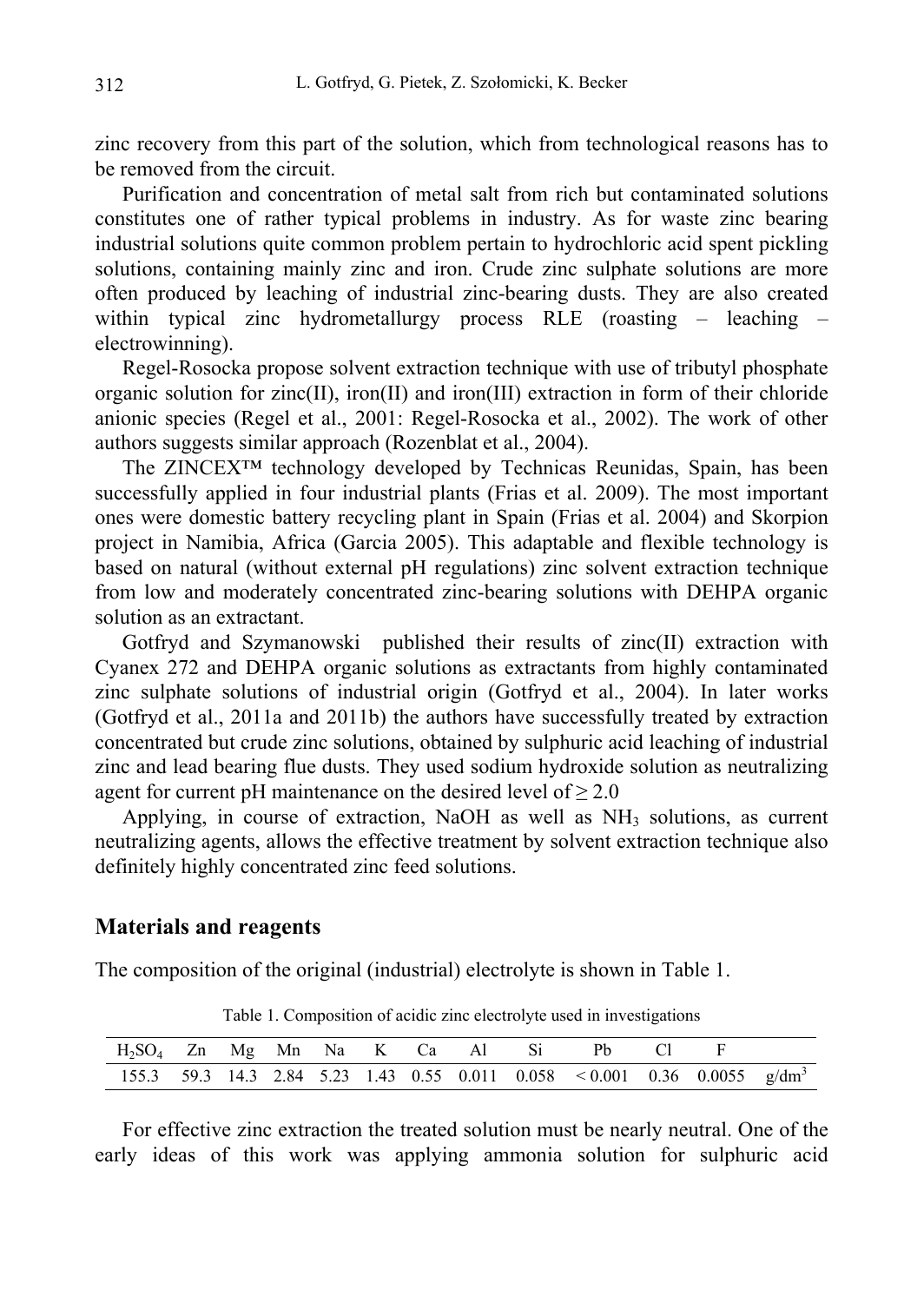neutralization, both present originally in electrolyte and evolving during extraction. Using 25% ammonia for neutralization of free sulphuric acid leads to precipitation over 70% of zinc, and to a lesser extent, the other cations in the form of hydrated crystalline sulphate phases. Detailed discussion of this problem, especially regarding the influence of preliminary dilution on composition of crystalline phases and resulting mother liquors is provided in Results chapter.

The solution for zinc(II) extraction investigations has been prepared by using mineral calcium carbonate fines for acid neutralization. Crystalline gypsum  $(CaSO<sub>4</sub>:2H<sub>2</sub>O)$  was produced as a by-product. The composition of resulting solution, further subjected to zinc extraction, is revealed in Table 2.

Table 2. Composition of zinc electrolyte after neutralization

| Zn Mg Mn Na K Ca Cl F |  |  |  |                                                                  | pH |
|-----------------------|--|--|--|------------------------------------------------------------------|----|
|                       |  |  |  | 51.70 12.6 2.65 4.99 1.38 0.56 0.305 0.007 g/dm <sup>3</sup> 5.6 |    |

The solutions of ammonia (25%), NaOH (2.0 M) and sulphuric acid (2.4 M) (all POCH Gliwice) were used as reagents for neutralization and/or stripping purposes. Di(ethylhexyl)phosphoric acid (DEHPA) dissolved in hydrocarbon diluent Exxsol D80 (Exxon Mobile/Brenntag Polska) was applied as the extractant (DEHPA concentration was 18 and 36 % vol.).

# **Experimental**

#### **Acid neutralization and preparation of solutions for extraction**

Two series of experiments leading to electrolyte neutralization with ammonia solution have been performed. During the first one the volume of electrolyte was  $2.0 \text{ dm}^3$  (to observe the thermal effects). The second one has been performed on a smaller scale  $(250 \text{ cm}^3)$ . In both cases portions of electrolyte were diluted to the different extent with water and next, mixed and treated slowly with 25% ammonia solution, controlling the pH (final pH level 5.0). Next, the solution/suspension has been mixed gently during its natural cooling, to avoid excessive hardening of precipitating crystals at the bottom of vessel (in form of a coarse 1–2 cm crystalline compact crust). Mixing was continued until temperature reached a constant level and spontaneous crystallization was stopped. The obtained crystals were filtered and drained on filter paper.

To avoid contamination of the crystals with insoluble forms of Mn(IV) compounds, before experiment the zinc electrolyte was discoloured (colour was caused by  $MnO<sub>4</sub>$ ) using small amount of reducing agent  $(30\% \text{ H}_2\text{O}_2)$ .

To obtain solutions for extraction investigations the method of neutralization with fine calcium carbonate particles has been used. Limestone powder was added slowly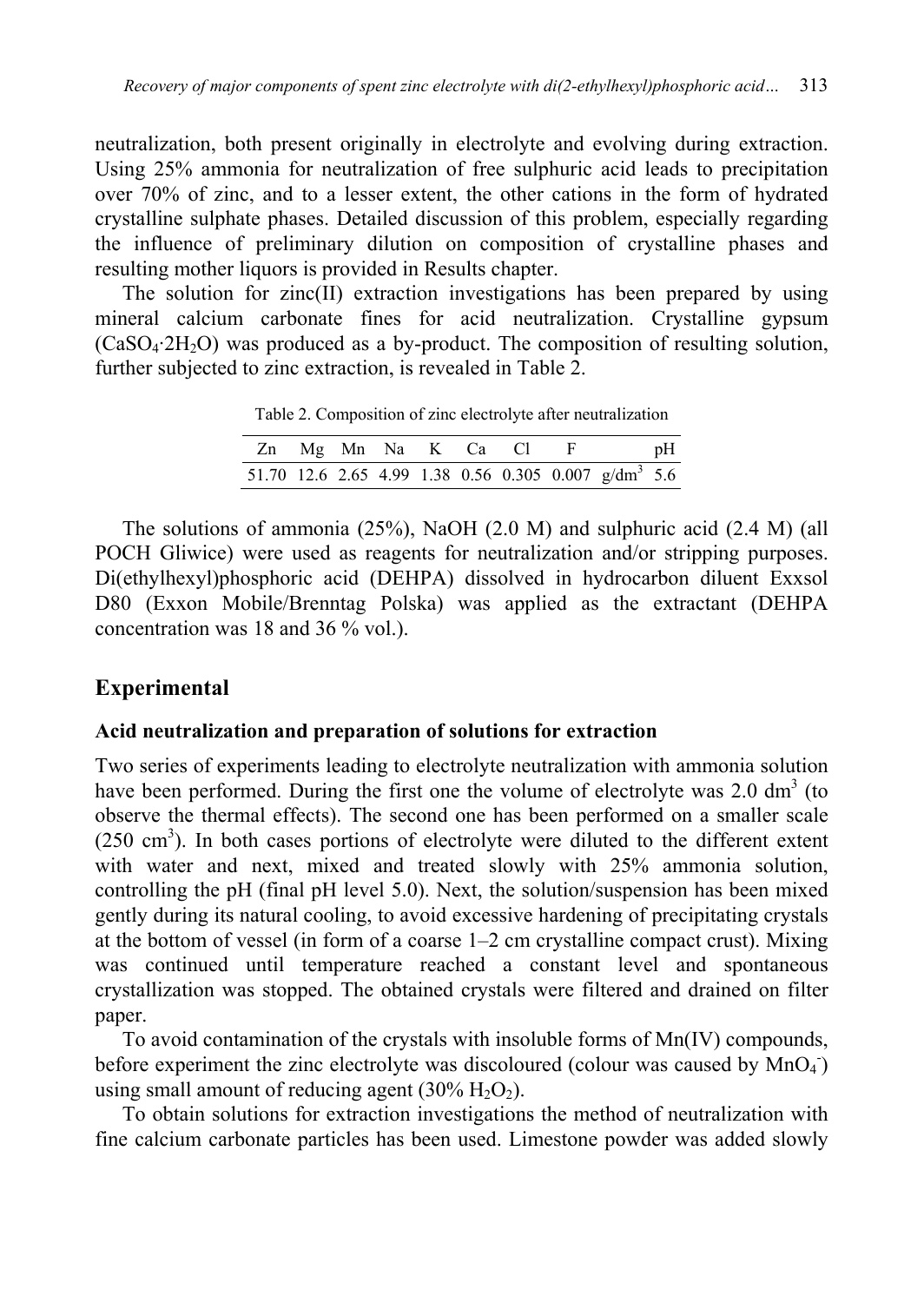to mixed solution to rich pH of about 5.5. Precipitated gypsum was filtered on vacuum filter.

### **Methods of zinc extraction and additional raffinates purification**

First trials of zinc extraction were done with 36% (vol.) di(ethylhexyl)phosphoric acid (DEHPA) dissolved in hydrocarbon diluent Exxsol D80. Due to high viscosity, the concentration in further experiments has been limited to 18% (vol.) (about 0.50 M).

Elementary extractive experiment consisted of period of mixing (usually 10 minutes) of the two particular reacting phases, period of their natural gravitational separation and analysing of the samples obtained.

First experiments covered recognition and establishing zinc(II) and contaminants extraction dependences on pH. Reacting phases  $(e.g. 500 cm<sup>3</sup>/500 cm<sup>3</sup>)$  were repeatedly mixed for ten minutes, with aliquot of 50  $\text{cm}^3$  samples taken after that for analysis. A small volume  $(1-2 \text{ cm}^3)$  of neutralizing agent has been gradually added each time to the remaining volume of reacting phases at the beginning of mixing period.

Afterwards, the measurements of zinc(II) extraction isotherms at two levels of temperature (20 and 40 ºC) and isotherm of stripping with 2.4 M sulphuric acid (at 20 °C) were conducted. All trials of zinc(II) extraction were performed, using, as a feed solution, zinc electrolyte, neutralized with limestone powder (Table 2). However, in all cases of acid neutralization in the course of zinc $(II)$  extraction 25% ammonia solution has been used. Additionally, for comparison purpose, the isotherm of zinc(II) extraction with 5.0 M NaOH used as neutralizing agent also has been measured. In these studies, in order to obtain individual data points which provide isotherms, specific method was applied. It consists of radical changes of organic-to-aqueous ratio within a wide range of O:  $W = 10:1$  to 1:10. Next the isotherms were supported with the McCabe-Thiele constructions, which supply information about the parameters of the counter-current system, necessary for effective extraction/stripping of zinc(II) (number of counter-current stages, optimal phase ratios, etc.).

Basing on collected data an extraction scheme has been designed and used in the laboratory trial, imitating configuration and performance of counter-current systems. All stripped liquors, as well as raffinates, remaining after the process, were analyzed.

Cumulative post-extraction raffinates (two batches) were subjected to a further treatment for purification from the residual organic phase. Next they were purified from manganese(II) and residual amounts of zinc(II). The aim was to obtain either solutions or crystalline phases of magnesium-amonium salt, which can be used as fertilizer.

The following reagents have been tested as purifying agents (in parenthesis temperature of action is given):

- saturated solution of NH<sub>4</sub>HCO<sub>3</sub> (80 °C) saturated solution of (NH<sub>4</sub>)<sub>2</sub>CO<sub>3</sub> (60 °C),
- 
- 30%  $H_2O_2$  + 25% NH<sub>3</sub> (80 °C),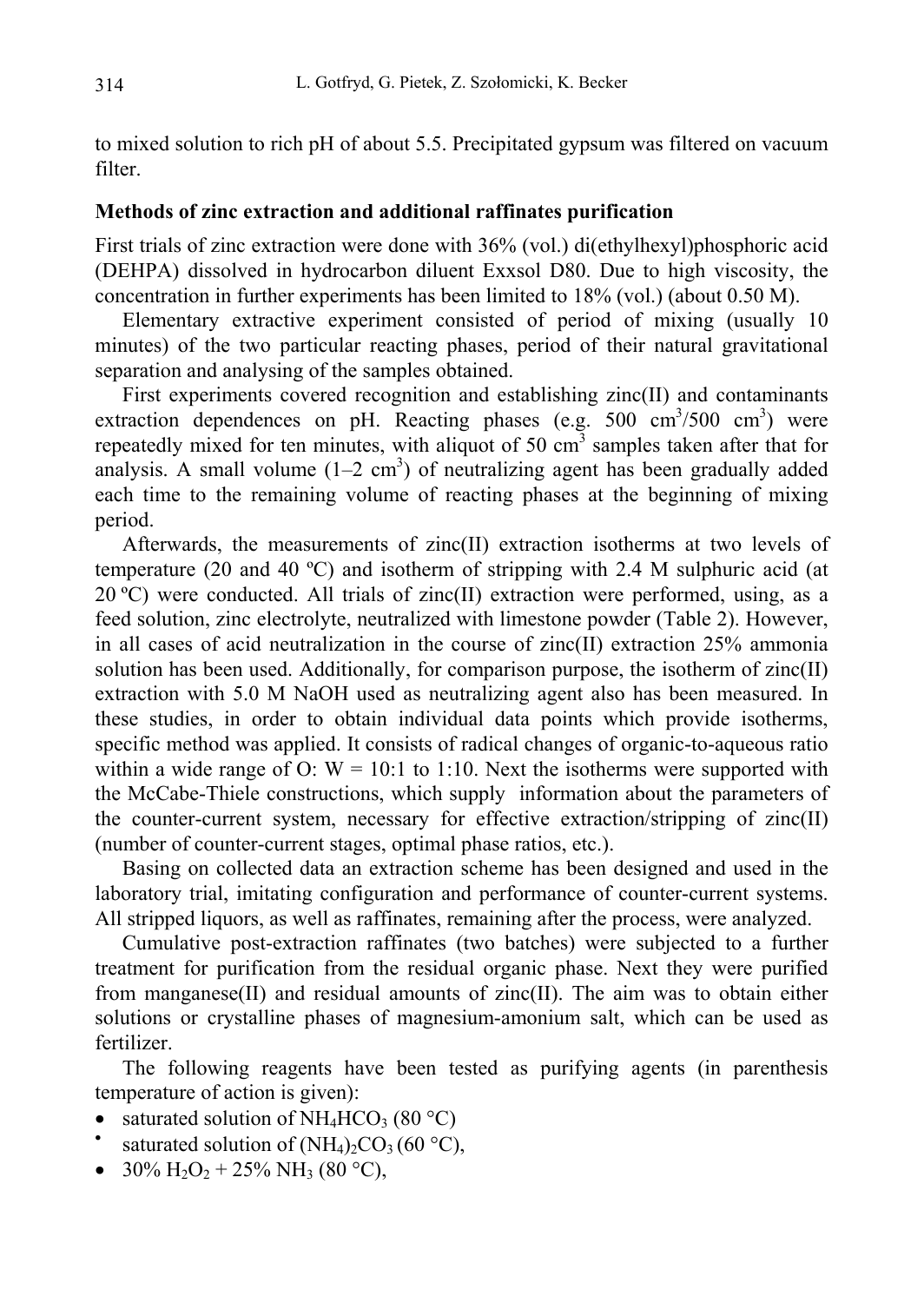- magnesium oxide MgO (60 °C),
- magnesium carbonate MgCO<sub>3</sub> (60 °C),
- solid amonium persulphate  $NH_4$ )<sub>2</sub>S<sub>2</sub>O<sub>8</sub> (90 °C) + NH<sub>4</sub>HCO<sub>3</sub> for neutralization

#### **Results**

#### **Electrolyte neutralization with ammonia**

In the case of 2.0-dm<sup>3</sup> sample of undiluted electrolyte neutralized with 25  $\%$  ammonia, to obtain nearly neutral pH of about 5.0 in hot suspension, 493 g of ammonia solution was used. A temperature increase to the level of  $63^{\circ}$ C has been observed. Products of reaction occupied 2.45 dm<sup>3</sup> while the crystals, lying on the bottom of beaker –  $0.75$  dm<sup>3</sup> (apparent bulk volume). Poured out after several hours saturated solution of pH 6.33 had volume of 1.42 dm<sup>3</sup>. Its composition was as follows;  $g/dm^3$ : NH<sub>4</sub><sup>+</sup> 23.2; Zn 11.3; Mg 6.9; Mn 2.6.

For the other trials of series 1 the procedure was similar except for the fact that the electrolyte was pre-diluted with water. Likewise, but on a smaller scale, experiments have been carried out as series 2. Selected results of the tests of series 1 are shown in Table 3 and more complete results of series 2 in graphical form in Figs 1–4.

| Experiment No.                       |               | 0    |     | $\mathfrak{D}_{\mathfrak{p}}$ | 3    |      |  |  |  |  |  |  |
|--------------------------------------|---------------|------|-----|-------------------------------|------|------|--|--|--|--|--|--|
| Water/electrolyte                    | $dm^3/dm^3$   | 0.0  | 0.4 | 0.8                           | 12.  | 1.6  |  |  |  |  |  |  |
| Concentrations in crystalline phases |               |      |     |                               |      |      |  |  |  |  |  |  |
| Mn                                   |               | 0.17 | 014 | 0.13                          | 012  | 012  |  |  |  |  |  |  |
| Mg                                   | $\frac{0}{0}$ | 1.69 | 149 | 1.36                          | 1.29 | 1 20 |  |  |  |  |  |  |
| $\mathrm{NH_4}^+$                    |               | 894  | 844 | 8.40                          | 8.52 | 847  |  |  |  |  |  |  |
| Zn                                   |               |      |     | 11.46 11.85 12.18 12.32 13.64 |      |      |  |  |  |  |  |  |

Table 3. Changes in composition of obtained crystalline phases, depending on degree of dilution of initial electrolyte

Figure 1 shows the effect of dilution of the initial electrolyte on the composition of both crystalline phases and the mother liquors in the form of their interrelations. In addition to that, the data for each particular sample were clastered with dashed lines. Figure 2 shows the shares of the individual components of the electrolyte in the precipitated crystals depend on the degree of dilution of the initial electrolyte.

Concentrations of individual components of the zinc electrolyte neutralized with ammonia and their shares in the solutions, in the equilibrium state with the precipitated crystals (if present), versus initial dilution of the electrolyte are shown in Figs 3 and 4.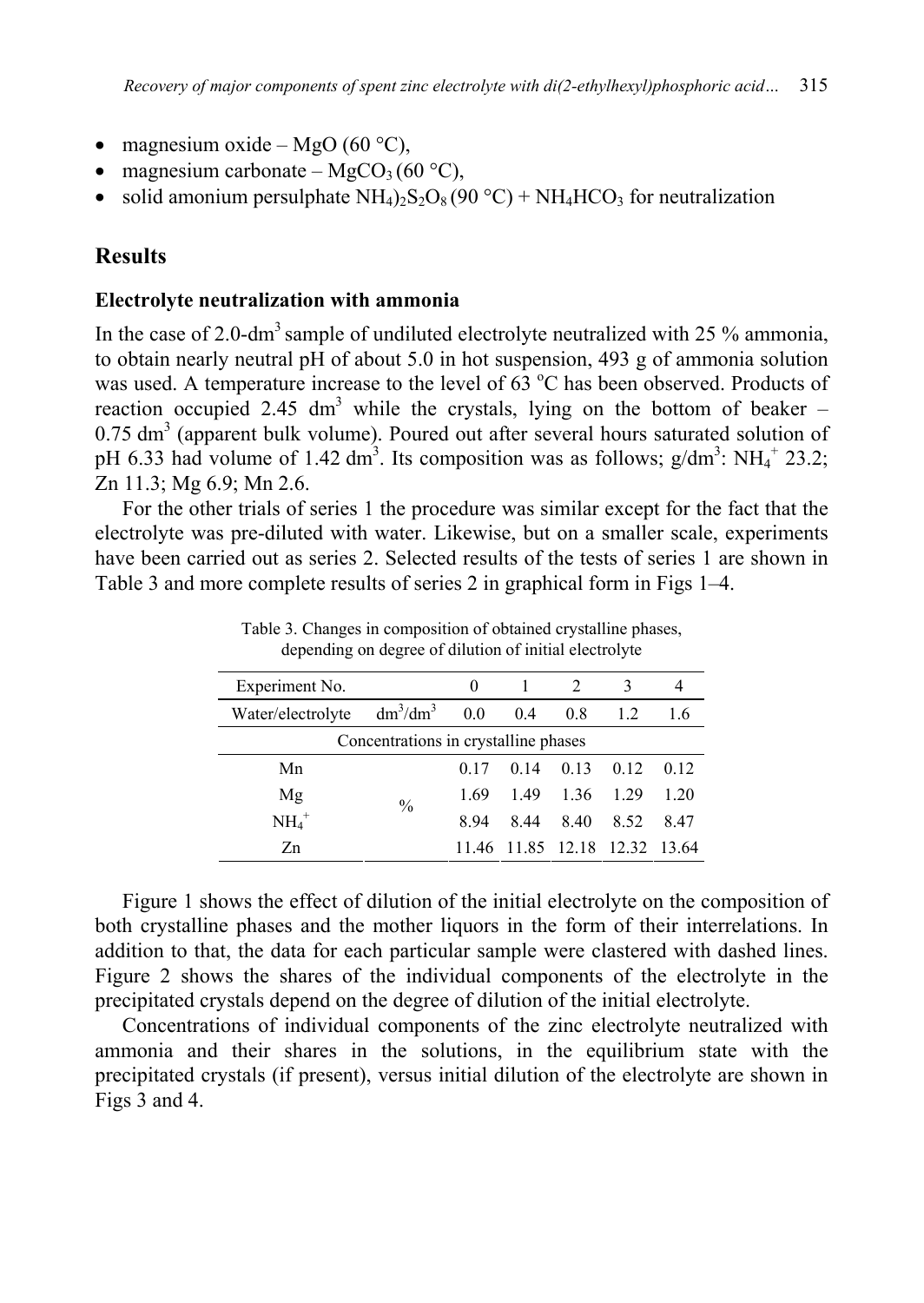

Fig. 1. Effect of the initial electrolyte dilution on the changes of phases composition of reaction mixtures, being in equilibrium state



Fig. 3. Composition of solutions, resulting from zinc electrolyte neutralization with 25% ammonia, in equilibrium with crystals (if present), versus water/electrolyte initial ratio



Fig. 2. The shares of the individual components in crystals in equilibrium with the saturated solutions depending on the initial dilution of the electrolyte



Fig. 4. Yield of particular component of neutralized with ammonia zinc electrolyte into solution versus water/electrolyte initial ratio

It can be seen that there is no possibility to separate constituents of neutralized electrolyte basing on such methods. On the other hand, to keep all the components of the electrolyte in solution, it should be pre-diluted with water used in an amount of  $\geq$ 1.6 dm<sup>3</sup> per 1 dm<sup>3</sup> of electrolyte. Therefore, trials to utilize ammonia in order to prepare the solution for zinc extraction with conversion of free sulphuric acid into ingredient of ammonia-magnesium type fertilizer do not justify themselves. Thus, further zinc extraction tests were carried out with a solution neutralized with calcium carbonate.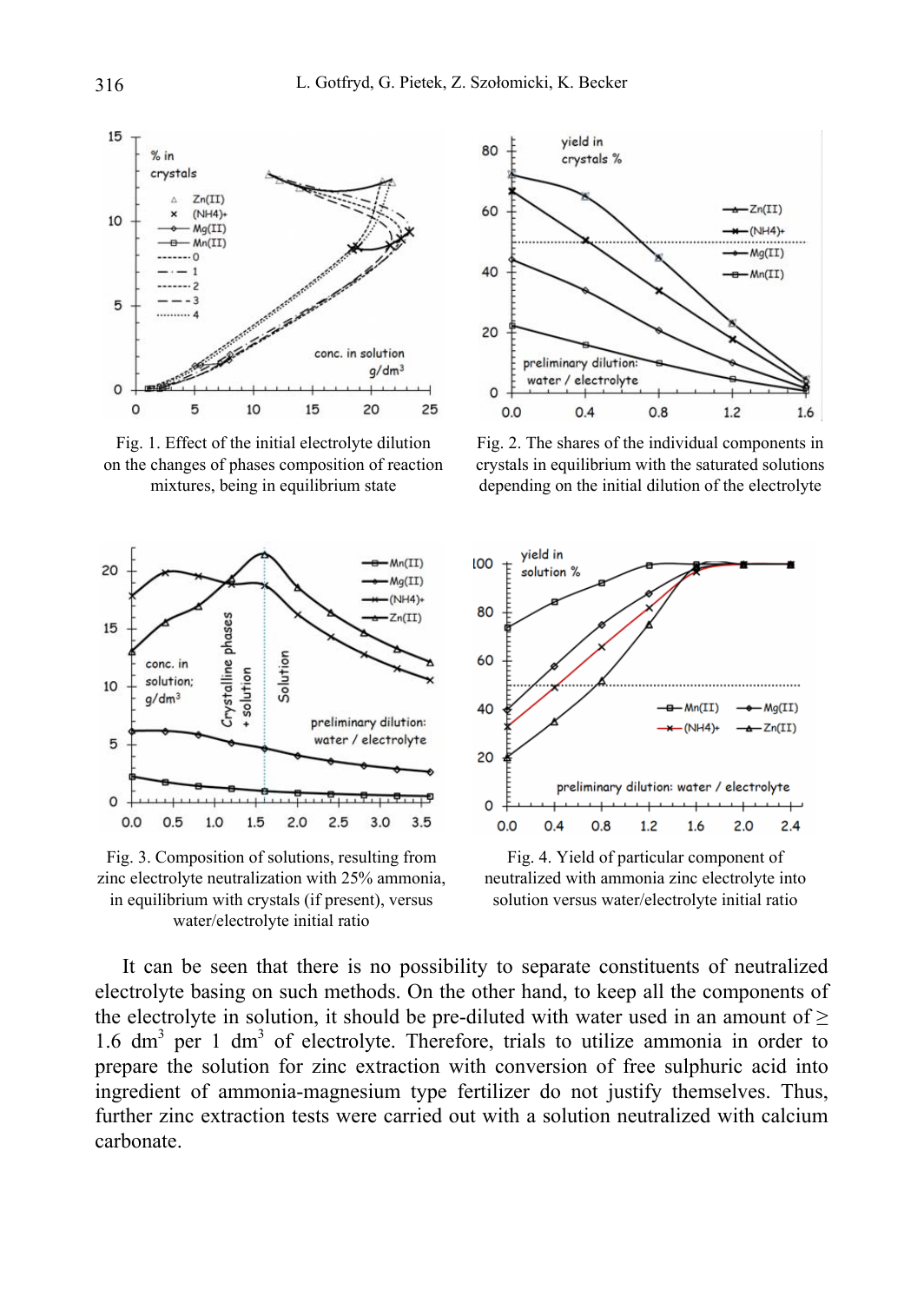#### **Zinc(II) extraction**

Figures 5 and 6 show concentrations of Zn and contaminants in organics versus equilibrium pH. The 36% organic phase, as more viscous, bears increased amounts of impurities. The relationships were investigated using 25% ammonia as pH neutralizing agent.



Fig. 5. Concentrations of Zn and contaminants in organics versus equilibrium pH (36% DEHPA

Fig. 6. Concentrations of Zn and contaminants in organics versus equilibrium pH (18% DEHPA)

The next step involved zinc extraction isotherm examination at equilibrium pH of  $2.5\pm0.1$ . The isotherms have been obtained with  $25\%$  NH<sub>3</sub> at ambient and elevated  $(40 °C)$  temperatures and 5.0 M NaOH (at ambient temp.) used as neutralizing agents. The results are shown in Figs 7 and 8.



Fig. 7. Zn extration isotherms with ammonia used as neutralizing agents



Fig. 8. Zn extration isotherms with NaOH used as neutralizing agents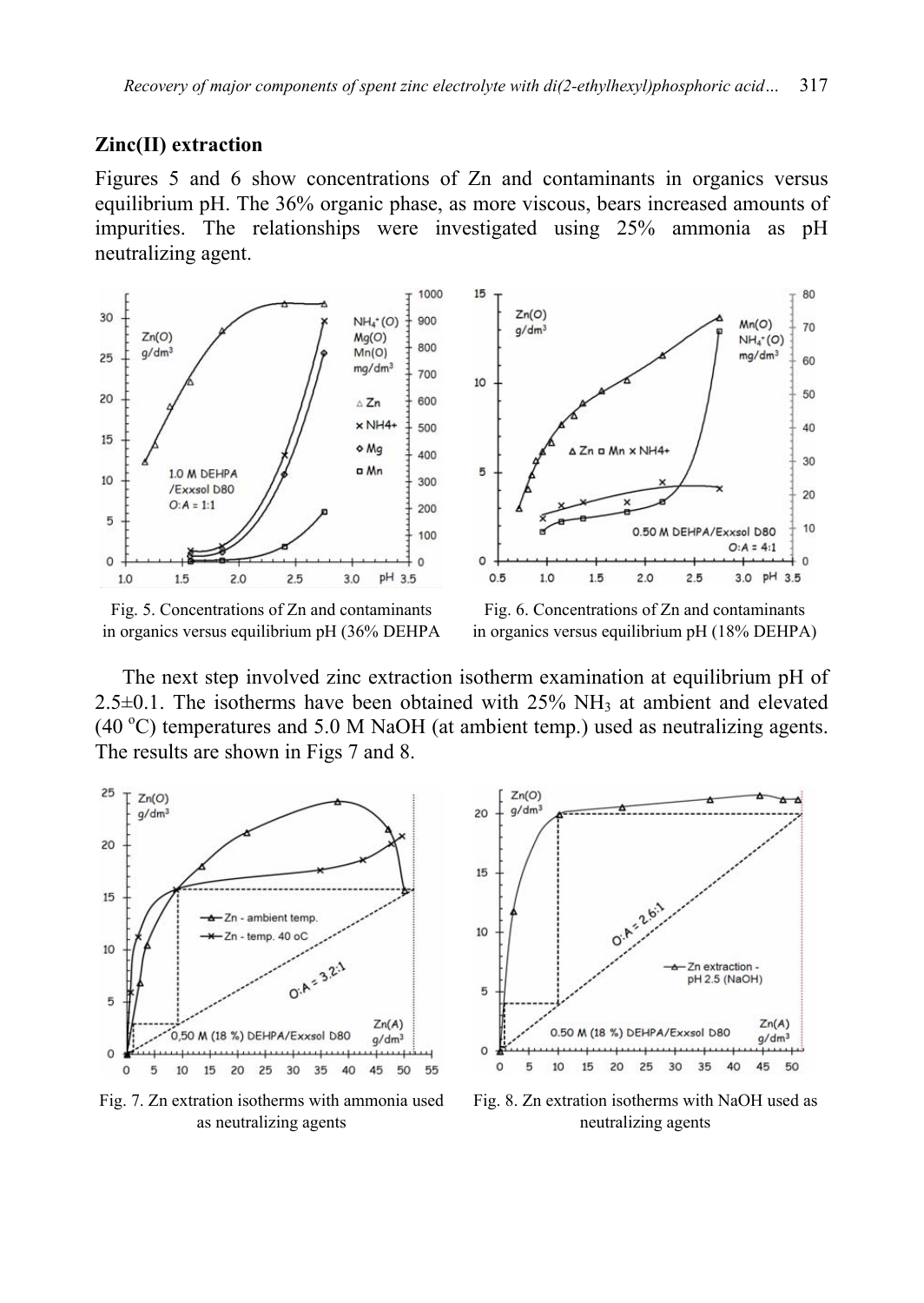The results obtained with NaOH are superior. The extractions can be conducted at a lower phases ratio (O:A) because of practical possibility to utilize higher level of organic phase saturation with  $\text{Zn(II)} \geq 20$  g/dm<sup>3</sup>/. More on this one can find in earlier works of the authors (Gotfryd et al., 2011a and 2011b) and on the so-called preneutralization of the extractant with soda lye in other references, e.g. Swain et al. 2006.

Stripping isotherm (Fig. 9), prepared with organic phase saturated to the level of 13.7 g/dm<sup>3</sup>  $Zn(II)$  (at pH = 2.5±0.1, stabilized by ammonia) and 2.4 M sulphuric acid, indicate that concentrations of about 155  $g/dm^3 Zn(II)$  can be obtained in the stripped solution applying only two steps of counter-current stripping.



Fig. 9. Zn stripping isotherm with 2.4 M sulphuric acid

Basing on obtained isotherms and their McCabe–Thiele interpretations, a multistage laboratory trial has been carried out. The way it was done is shown as a scheme in Fig. 10.

Starting from the cycle E, amount of organic phase was increased to 1.20 dm3 . The results obtained are presented in the Table 4. It contains ammonia consumption, obtained equilibrium pH and concentrations of components in the raffinates and stripped solutions.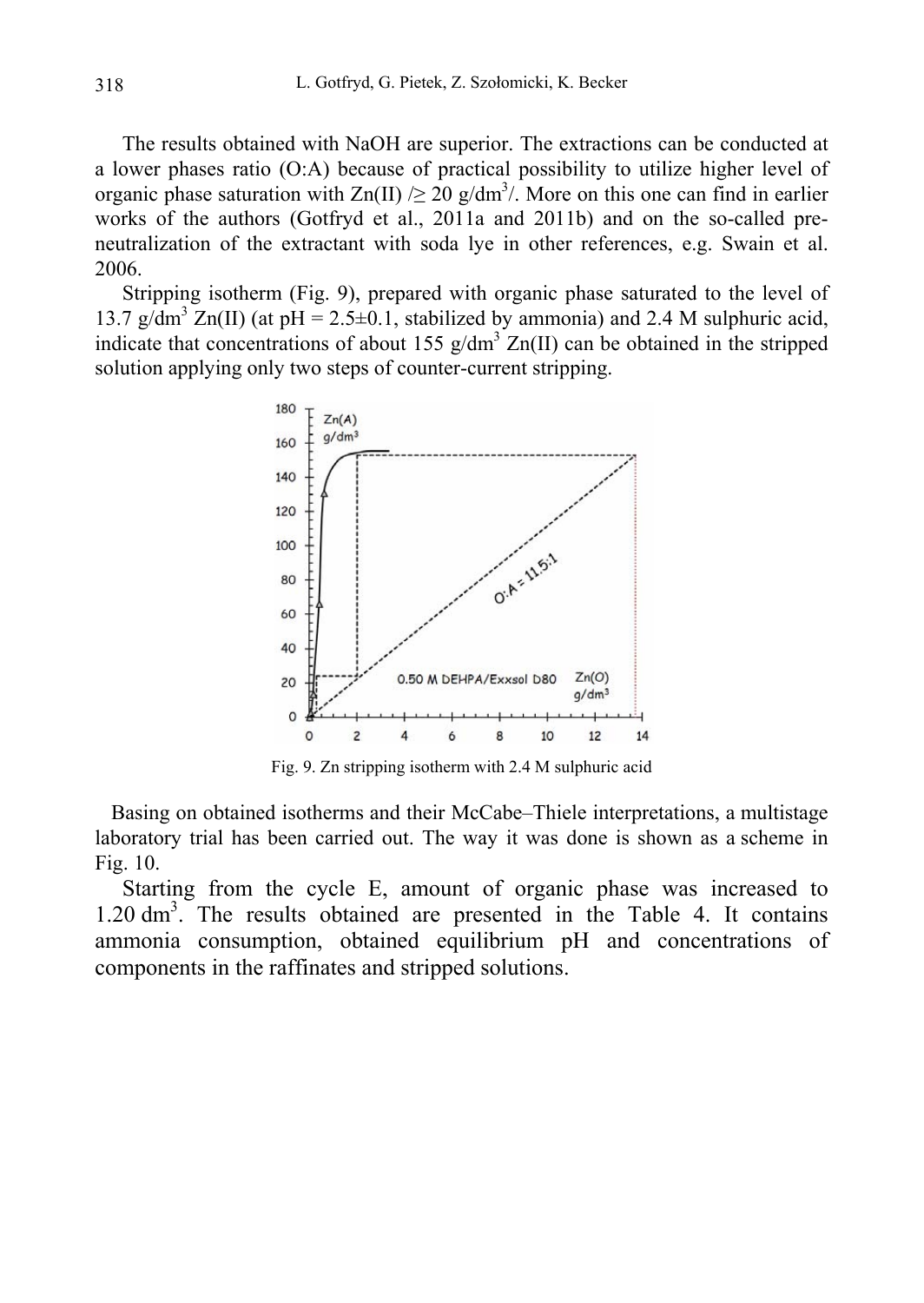

Fig. 10. Scheme of extractive system realizing course of counter-current extraction and stripping of zinc(II)

|                     |                 |       | Strip liquors |                   |                               |                   |                    |                    |          |                   |
|---------------------|-----------------|-------|---------------|-------------------|-------------------------------|-------------------|--------------------|--------------------|----------|-------------------|
|                     |                 |       | $1$ (final)   |                   |                               |                   | 2 (immediate)      | $3^{(*)}$          | 4        |                   |
| Cycle               | NH <sub>3</sub> | pH    | Zn            | Mg                | Mn                            | NH <sub>3</sub>   | pH                 | Zn                 | Zn       | Zn                |
|                     | ml              |       | $g/dm^3$      | g/dm <sup>3</sup> | $g/dm^3$                      | ml                |                    | g/dm <sup>3</sup>  | $g/dm^3$ | g/dm <sup>3</sup> |
| A                   |                 |       |               |                   |                               | 32.0              | 2.52               | 6.86               |          |                   |
| B                   | 7.0             | 2.50  | 0.099         |                   | 1.1                           | 23.0              | 2.58               | 16.34              | 157.2    | 134.7             |
| C                   | 11.0            | 2.60  | 0.22          |                   | -                             | 20.0              | 2.70               | 22.88              | 156.9    | 143.9             |
| D                   | 14.5            | 2.70  | 0.39          | 12.6              | 2.7                           | 15.0              | 2.61               | 30.07              | 150.7    | 141.5             |
| E                   | 17.5            | 2.55  | 1.40          |                   |                               | 12.0              | 2.53               | 36.28              | 157.6    | 144.8             |
| F                   | 23.0            | 2.65  | 0.82          |                   | 2.2                           | 13.5              | 2.50               | 33.34              | 164.1    | 150.7             |
| G                   | 21.0            | 2.50  | 0.17          |                   | 2.6                           | 15.5              | 2.50               | 38.90              | 161.5    | 152               |
| Η                   | 24.0            | 2.60  | 3.40          | 12.4              | 2.5                           | 8.0               | 2.65               | 43.15              | 147.1    | 150               |
|                     |                 |       |               |                   | Cumulative stripped liquors*) |                   |                    |                    |          |                   |
|                     | Sample          |       | Zn            | Mg                | Mn                            | $NH4+$            | C <sub>1</sub>     | F                  |          |                   |
|                     | (cumulative)    |       | $g/dm^3$      | g/dm <sup>3</sup> | g/dm <sup>3</sup>             | g/dm <sup>3</sup> | mg/dm <sup>3</sup> | mg/dm <sup>3</sup> |          |                   |
|                     | $B3 + C3 + D3$  |       | 154.0         | 1.46              | 0.54                          | 0.095             | 42                 | $\leq 1.0$         |          |                   |
| $E3 + F3 + G3 + H3$ |                 | 157.5 | 1.38          | 0.29              | 0.13                          | 52                | ${}_{\leq 1.0}$    |                    |          |                   |

Table 4. Results of pseudo counter-current trials of zinc(II) extraction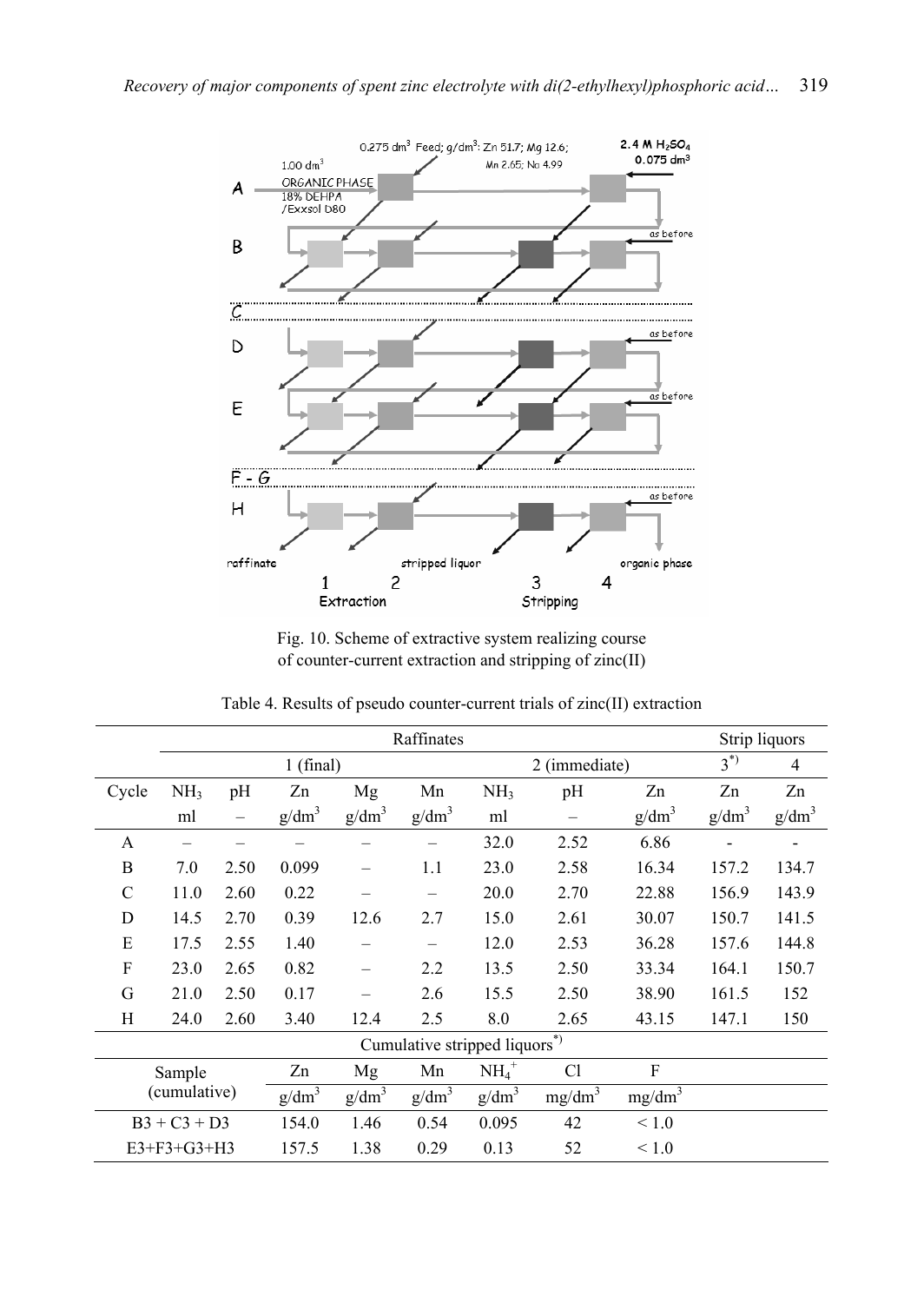As in case of stripped liquors, two collective samples of raffinates have been prepared by mixing a few particular samples, each of 200 cm<sup>3</sup> in volume, namely Raffinate 1 (B1+C1+D1) and Raffinate 2 (E1+F1+G1+H1).

The detailed composition of these raffinates is given in Table 5.

Table 5. Composition of raffinates obtained by counter-current zinc(II) extraction in comparison with original composition of acidic and neutralized zinc electrolyte

| Solut. $\ing{ingr}$ .                         | $NH_4^+$ Mg Mn Zn Na K Ca Al Si          |  |  |  |  |               |                                                            |    |
|-----------------------------------------------|------------------------------------------|--|--|--|--|---------------|------------------------------------------------------------|----|
| Electrolite                                   |                                          |  |  |  |  |               | 0.00 14.3 2.84 59.3 5.23 1.43 0.55 0.011 0.058 0.36 0.0055 |    |
| Neut. electr.                                 | $0.00$ 12.6 2.65 51.7 4.99 1.38 0.56 - - |  |  |  |  |               | $0.305$ $0.007$ $\frac{15}{5}$                             |    |
| Raffinate 1 25.0 12.4 2.43 0.24 4.8 1.3 0.5 – |                                          |  |  |  |  | $>0.25$ 0.005 |                                                            | σD |
| Raffinate 2 24.5 14.95 2.67 1.45 5.0 1.4 0.5  |                                          |  |  |  |  |               | $>0.25$ 0.005                                              |    |

Generally the composition of these two solutions (Raffinate 1 and 2) is such, that they are close to saturation. The main ingredient is ammonium sulphate and the next is magnesium sulphate. Magnesium and manganese, like sodium, potassium and chlorides are present in raffinates in amounts almost equal to their original concentrations in the zinc electrolyte.

#### **Raffinates processing**

First two rows of Table 6 repeat composition of both cumulative raffinates. First of them has been preliminary purified and neutralized by adding 30% hydrogen peroxide and 25% ammonia and then, after filtration, used for further purposes. Feed 2 row shows also composition of first crystals being in equilibrium with the solution.

Table 6 gives names of reagents used and conditions of physical/chemical treatment of raffinates and the compositions of the solutions obtained. In cases where solid sediments and/or hydrated sulphate crystals have appeared, there are given composition and further data, pertaining to these solid phases.

### **Discussions**

# **Neutralization of acidic zinc electrolyte with ammonia and spontaneous crystallisation**

Neutralization of acidic zinc electrolyte with 25% ammonia warms up the solutions, and after cooling, precipitation of large amount of crystals occurs. Neutralization without dilution causes binding in the structure of a mixed sulphate crystals over 70% of zinc mainly as zinc-ammonium sulphate phases but with admixture of magnesium and slight admixture of manganese.

On the other hand, to maintain all electrolyte components in solution one should dilute it with water taken in amounts of  $\geq 1.6$  dm<sup>3</sup> per 1 dm<sup>3</sup> of electrolyte. This leads to a total dilution of zinc from an initial value of about 60 g/dm<sup>3</sup> up to about 22 g/dm<sup>3</sup>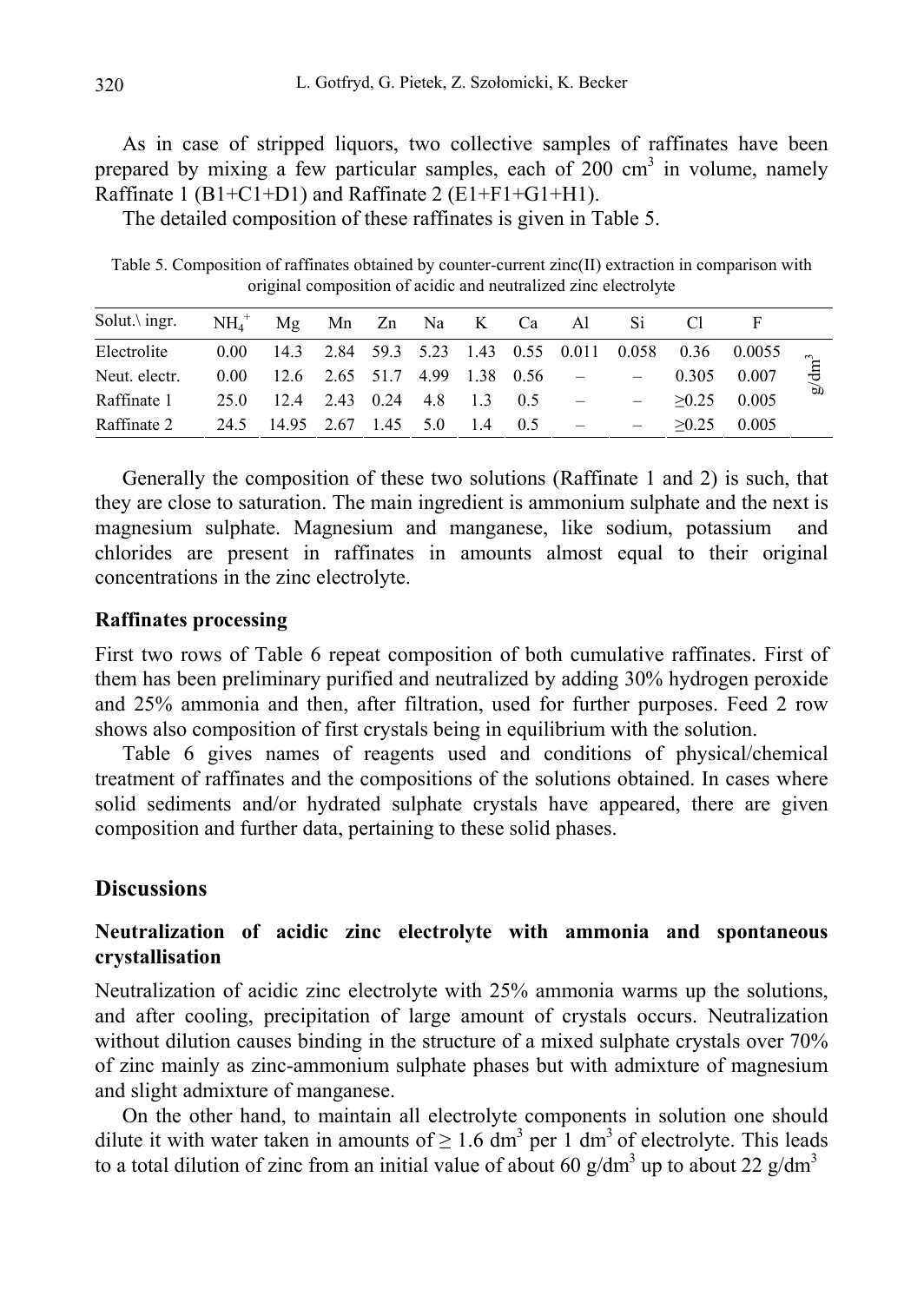|                                                                                                                                       |              | Zn                         | $g/dm^3$                 | 0.24           | 1.45                            | 0.15                                           | 0.092                             | $\overline{0}$ . | 0.17                               | 0.062                                          | 0.080                                    | 0.41                                          | 1.25                   | 1.57                                                                | 0.83                                                | 0.71                                                                                                                                                                                                                                                                                                                                                                                     | 1.18                                                                                                                                                                                                                                                                                                                                                                                     |
|---------------------------------------------------------------------------------------------------------------------------------------|--------------|----------------------------|--------------------------|----------------|---------------------------------|------------------------------------------------|-----------------------------------|------------------|------------------------------------|------------------------------------------------|------------------------------------------|-----------------------------------------------|------------------------|---------------------------------------------------------------------|-----------------------------------------------------|------------------------------------------------------------------------------------------------------------------------------------------------------------------------------------------------------------------------------------------------------------------------------------------------------------------------------------------------------------------------------------------|------------------------------------------------------------------------------------------------------------------------------------------------------------------------------------------------------------------------------------------------------------------------------------------------------------------------------------------------------------------------------------------|
|                                                                                                                                       |              | Μg                         | $g/dm^3$                 | 12.4           | 14.95                           | 12.3                                           | $\frac{2}{\sqrt{2}}$              | $\geq$           | $\overline{\overline{C}}$          | $\frac{1}{\sqrt{2}}$                           | 8.9                                      | $\frac{2}{\lambda}$                           | $\frac{2}{\sqrt{2}}$   | $\frac{2}{\lambda}$                                                 | 10.33                                               | 10.21                                                                                                                                                                                                                                                                                                                                                                                    | 8.70                                                                                                                                                                                                                                                                                                                                                                                     |
|                                                                                                                                       | Solutions    | $\mathsf{Mn}$              | $\rm g/dm^3$             | 2.43           | 2.67                            | 2.0                                            | 0.014                             | 0.7              | 0.68                               | 0.094                                          | 0.066                                    | 0.079                                         | 1.10                   | 1.09                                                                | 0.70                                                | 2.37                                                                                                                                                                                                                                                                                                                                                                                     | 0.75                                                                                                                                                                                                                                                                                                                                                                                     |
|                                                                                                                                       |              | $\overline{\text{MH}_4}^+$ | $\rm g/dm^3$             | 25.0           | 24.5                            | 55<                                            | $>25$                             | 25               | 30.7                               | 34.0                                           | 41.5                                     | $>25$                                         | $>25$                  | $>25$                                                               | 31.5                                                | 31.3                                                                                                                                                                                                                                                                                                                                                                                     | 34.7                                                                                                                                                                                                                                                                                                                                                                                     |
|                                                                                                                                       |              | Flq                        |                          | 2.4            | 2.2                             | 8.20                                           | 8.65                              | 8.37             | 8.11                               | 8.32                                           | 7.85                                     | 8.09                                          | 8.28                   | 8.54                                                                | 7.19                                                | 2.96                                                                                                                                                                                                                                                                                                                                                                                     | 7.42                                                                                                                                                                                                                                                                                                                                                                                     |
|                                                                                                                                       |              | Уol.                       | $\dim^3$                 | 0.600          | 0.800                           | 0.600                                          | 0.067                             | 0.050            | 0.050                              | 0.050                                          | 0.29                                     | 0.055                                         | 0.047                  | 0,080                                                               | 0.082                                               | 0.079                                                                                                                                                                                                                                                                                                                                                                                    | 0.060                                                                                                                                                                                                                                                                                                                                                                                    |
|                                                                                                                                       |              | $\overline{z}$             | ಸಿ                       | $\overline{1}$ | 1.80<br>$\mathbf{I}$            | $\vert$                                        |                                   |                  | 0.005                              | 0.005<br>2.7                                   | &0.005<br>$\begin{array}{c} \end{array}$ |                                               |                        |                                                                     | 0.36                                                | 1.43<br>$\begin{array}{c} \rule{0pt}{2.5ex} \rule{0pt}{2.5ex} \rule{0pt}{2.5ex} \rule{0pt}{2.5ex} \rule{0pt}{2.5ex} \rule{0pt}{2.5ex} \rule{0pt}{2.5ex} \rule{0pt}{2.5ex} \rule{0pt}{2.5ex} \rule{0pt}{2.5ex} \rule{0pt}{2.5ex} \rule{0pt}{2.5ex} \rule{0pt}{2.5ex} \rule{0pt}{2.5ex} \rule{0pt}{2.5ex} \rule{0pt}{2.5ex} \rule{0pt}{2.5ex} \rule{0pt}{2.5ex} \rule{0pt}{2.5ex} \rule{0$ | 0.075                                                                                                                                                                                                                                                                                                                                                                                    |
|                                                                                                                                       |              | Μg                         | $\%$                     |                | 6.0                             |                                                |                                   |                  |                                    | 5.8                                            | 6.8                                      |                                               |                        |                                                                     | 6.71                                                | 6.13<br>$\begin{array}{c} \rule{0pt}{2.5ex} \rule{0pt}{2.5ex} \rule{0pt}{2.5ex} \rule{0pt}{2.5ex} \rule{0pt}{2.5ex} \rule{0pt}{2.5ex} \rule{0pt}{2.5ex} \rule{0pt}{2.5ex} \rule{0pt}{2.5ex} \rule{0pt}{2.5ex} \rule{0pt}{2.5ex} \rule{0pt}{2.5ex} \rule{0pt}{2.5ex} \rule{0pt}{2.5ex} \rule{0pt}{2.5ex} \rule{0pt}{2.5ex} \rule{0pt}{2.5ex} \rule{0pt}{2.5ex} \rule{0pt}{2.5ex} \rule{0$ | 6.63<br>$\begin{array}{c} \rule{0pt}{2.5ex} \rule{0pt}{2.5ex} \rule{0pt}{2.5ex} \rule{0pt}{2.5ex} \rule{0pt}{2.5ex} \rule{0pt}{2.5ex} \rule{0pt}{2.5ex} \rule{0pt}{2.5ex} \rule{0pt}{2.5ex} \rule{0pt}{2.5ex} \rule{0pt}{2.5ex} \rule{0pt}{2.5ex} \rule{0pt}{2.5ex} \rule{0pt}{2.5ex} \rule{0pt}{2.5ex} \rule{0pt}{2.5ex} \rule{0pt}{2.5ex} \rule{0pt}{2.5ex} \rule{0pt}{2.5ex} \rule{0$ |
|                                                                                                                                       | Solid phases | Мn                         | ℅                        |                | 0.43                            | oxides/hydroxides<br>$\mathbb{I}$              | colourless crystals<br>carbonates | coffee-gray mud  | $\ddot{.}30$                       | 0.017<br>28.0                                  | 0.014                                    |                                               |                        |                                                                     | 0.15                                                | 0.54                                                                                                                                                                                                                                                                                                                                                                                     | 0.10                                                                                                                                                                                                                                                                                                                                                                                     |
|                                                                                                                                       |              | NH,                        | ℅                        |                | 9.20                            | $\overline{\phantom{a}}$                       |                                   | I                |                                    |                                                | 9.50                                     |                                               |                        |                                                                     | 10.9                                                | 9.53<br>$\overline{\phantom{a}}$                                                                                                                                                                                                                                                                                                                                                         | 9.70                                                                                                                                                                                                                                                                                                                                                                                     |
|                                                                                                                                       |              | Crystals                   | <b>b</b>                 |                | ⊙                               | lack                                           | traces                            | lack<br>$\vert$  | 21.5                               | 29.5<br>I                                      | 33.1<br>I                                | lack<br>$\begin{array}{c} \hline \end{array}$ | lack<br>$\overline{1}$ | lack<br>$\overline{1}$                                              | 3.65<br>L                                           | 7.86<br>$\begin{array}{c} \end{array}$                                                                                                                                                                                                                                                                                                                                                   | 9.89                                                                                                                                                                                                                                                                                                                                                                                     |
|                                                                                                                                       | Sediment     |                            | 6O                       |                |                                 | no inf.                                        | 3.43<br>$\vert$                   | 1.12             | 1.38                               | $(+)_{**}(+)$                                  | 0.00<br>T                                | /white/<br>1.84                               | brown<br>1.33          | /brown<br>2.4                                                       | /white/<br>1.84                                     | /black<br>0.20                                                                                                                                                                                                                                                                                                                                                                           | creamy-c.<br>$1.02\,$                                                                                                                                                                                                                                                                                                                                                                    |
|                                                                                                                                       |              | Time                       | ᅩ                        |                |                                 | $\sim$                                         | 0.5                               | 0.5              | 0.25                               | 0.25                                           | 0.25                                     | 0.5                                           | 0.5                    | $\frac{5}{2}$                                                       | $\frac{0}{1}$                                       | 1.0                                                                                                                                                                                                                                                                                                                                                                                      | $\frac{0}{1}$                                                                                                                                                                                                                                                                                                                                                                            |
|                                                                                                                                       | Conditions   | Temp.                      |                          |                |                                 |                                                |                                   |                  |                                    |                                                |                                          |                                               |                        |                                                                     |                                                     |                                                                                                                                                                                                                                                                                                                                                                                          |                                                                                                                                                                                                                                                                                                                                                                                          |
|                                                                                                                                       |              |                            | $\mathcal{S}$            | $\Omega$       | $\Omega$                        | 80                                             | 8                                 | $\odot$          | 80                                 | 80                                             | $80\,$                                   | 8                                             | $\infty$               | 80                                                                  | 95                                                  | 95                                                                                                                                                                                                                                                                                                                                                                                       | 95                                                                                                                                                                                                                                                                                                                                                                                       |
|                                                                                                                                       |              | Quantity                   | $g~(\mathrm{ml})$        |                |                                 | (14.5)<br>(5.0)                                | (till the effect)                 | 0.6              | 10.0                               | 13.8                                           | 21.8                                     | 2.5                                           | 1.0                    | $(2.0)$<br>2.0<br>$\frac{5}{1}$                                     | for neutral<br>2.0                                  | for neutral<br>4.0                                                                                                                                                                                                                                                                                                                                                                       | for neutral<br>2.0                                                                                                                                                                                                                                                                                                                                                                       |
| Table 6. Conditions and results of raffinates purification and composition of precipitated solid phases in equilibrium with solutions | Reagent      | Sort                       |                          |                | merely natur.<br>crystalization | $25~\%~\mathrm{NH_3} \\ 30~\%~\mathrm{H_2O_2}$ | $(NH_4)_2CO_3$<br>(solution)      | MgO              | NH <sub>4</sub> HCO3<br>(solution) | NH <sub>4</sub> HCO <sub>3</sub><br>(solution) | NH <sub>4</sub> HCO3<br>(solution)       | MgCO <sub>3</sub>                             | MgO                    | ${\rm (NH_4)_2S_2O_8}$<br>$30~\%$ $\mathrm{H}_2\mathrm{O}_2$<br>MgO | $NH_4)_2S_2O_8$<br>NH <sub>4</sub> HCO <sub>3</sub> | $NH_4)_2S_2O_8$<br>NH <sub>4</sub> HCO <sub>3</sub>                                                                                                                                                                                                                                                                                                                                      | $NH_4)_2S_2O_8$<br>NH <sub>4</sub> HCO <sub>3</sub>                                                                                                                                                                                                                                                                                                                                      |
|                                                                                                                                       | Vol.         |                            | $\mathrm{d}\mathrm{m}^3$ | 0.600          | 0.800                           | 0.600                                          | 0.050                             | 0.050            | 0.400                              | 0.350                                          | 0.300                                    | 0.050                                         | 0.050                  | $0.100$                                                             | 0.100                                               | 0.100                                                                                                                                                                                                                                                                                                                                                                                    | 0.100                                                                                                                                                                                                                                                                                                                                                                                    |
|                                                                                                                                       |              | Feed                       |                          |                | $\overline{\mathcal{L}}$        |                                                |                                   |                  | $\ddot{\phantom{0}}$               |                                                |                                          | $\sim$                                        | $\sim$                 | $\overline{\mathcal{L}}$                                            | 2                                                   | $\sim$                                                                                                                                                                                                                                                                                                                                                                                   | $\sim$                                                                                                                                                                                                                                                                                                                                                                                   |
|                                                                                                                                       | Date         | 2013<br>ρó.                |                          | Feed 1         | Feed 2                          | 1402                                           | 1502<br>2/3                       | 1502<br>2/4      | 2202<br>5/1                        | 2202<br>5/2                                    | 2202<br>5/3                              | 1502<br>2/1                                   | 1502<br>2/2            | 1902<br>$\epsilon$                                                  | 2002<br>4/1                                         | 2002<br>4/2                                                                                                                                                                                                                                                                                                                                                                              | 2002<br>4/3                                                                                                                                                                                                                                                                                                                                                                              |

\*\* – analyzed together with sample 5/1

... - analyzed together with sample 5/1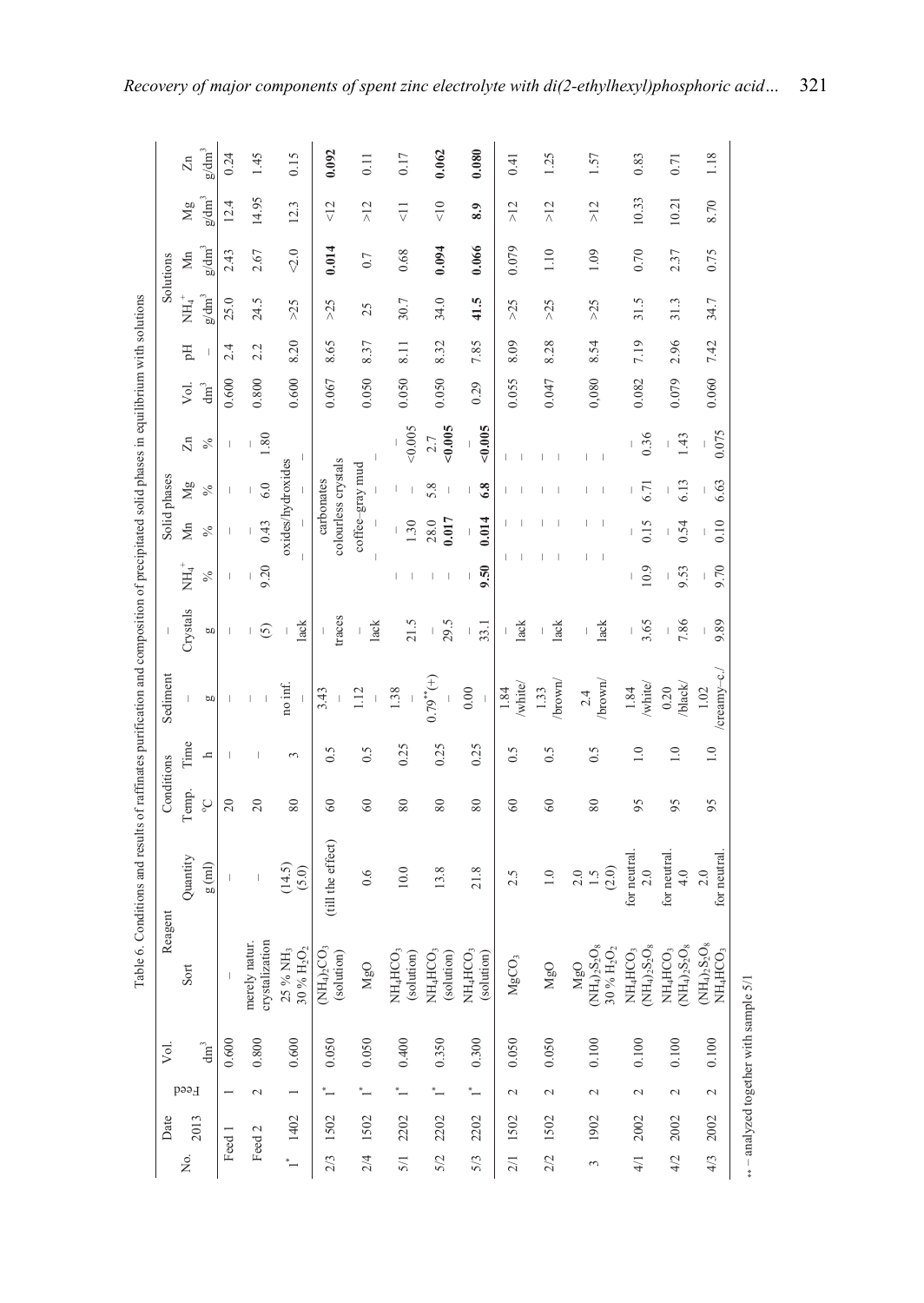(Fig. 3). At the same time it is the maximum value of the concentration, because under lesser dilution the crystallization of common with ammonium salts causes a decrease of the equilibrium zinc(II) concentration in the solution up to a level of about 11.5 g/dm<sup>3</sup>. Therefore, attempts to utilize ammonia in order to prepare the solution for zinc extraction with conversion of all free sulphuric acid into ingredient of ammoniamagnesium type fertilizer do not justify themselves.

### **Neutralization of zinc electrolyte with calcium compounds**

Attempts to use slaked lime or quicklime for zinc electrolyte neutralization proved that they are not good reagents for this purpose. Much better results are obtained by using for this purpose fines of calcium carbonate (limestone). This leads to a good use of raw material  $(CaCO<sub>3</sub>)$  and provides valuable product - gypsum of commercial value.

# **Zinc(II) extraction from zinc electrolyte neutralized with limestone**

Investigations with use of about 36% (vol.) di(2-ethylhexyl)phosphoric acid (DEHPA) as an extractant proved that zinc(II) extraction takes place already at pH 2.0–2.5 and the saturated with zinc(II) organic phases are very viscous. This leads to slowing down of phases separation and tendency to emulsification. In practice it means carrying out organic phase with microdrops of raffinate transferred to stripping solution (undesirable mechanical transport of contaminants). Reducing the concentration of the extractant to the level of 18% has decreased significantly these trends. The determined on this stage capacity of 36% of extractant has reached the level of about 32 g  $\text{Zn(II)/dm}^3$  and after dilution by half it has been a commensurately reduced.

The 18% extractant was also examined in terms of its usefulness in the extraction process of a continuous counter-current character by determining their zinc(II) extraction isotherms (iso-pH 2.5) and their McCabe-Thiele interpretation. The recognition was done at ambient (20  $^{\circ}$ C) and elevated (40  $^{\circ}$ C) temperatures. In both cases optimally designed McCabe-Thiele diagram indicates the possibility for effective extraction of zinc $(II)$  using merely two-step counter-current system, if we assume the working  $zinc(II)$  concentration within extractant at the level of about 14  $g/dm^3 Zn(II)$ .

Studies of stripping isotherms with sulphuric acid at a concentration of about 2.4 M allow concluding, that it is possible, after applying two-stage counter-current stripping, to reach practically complete uptake of available acid and to achieve the concentration of zinc in the stripped phase of about  $\geq 155$  g/dm<sup>3</sup>. To achieve this one should work with a high proportion of the organic phase in relation to the aqueous phase (acidic) O:  $A = 11.5:1$ .

Simulations trials of the counter-current system of SX was carried out using periodically the same portion of 1.00 (1.20)  $dm<sup>3</sup>$  of 18% DEHPA in turns into twostage counter-current extraction of zinc from neutralized zinc electrolyte, and then performing a two stage of counter-current stripping. There was no washing step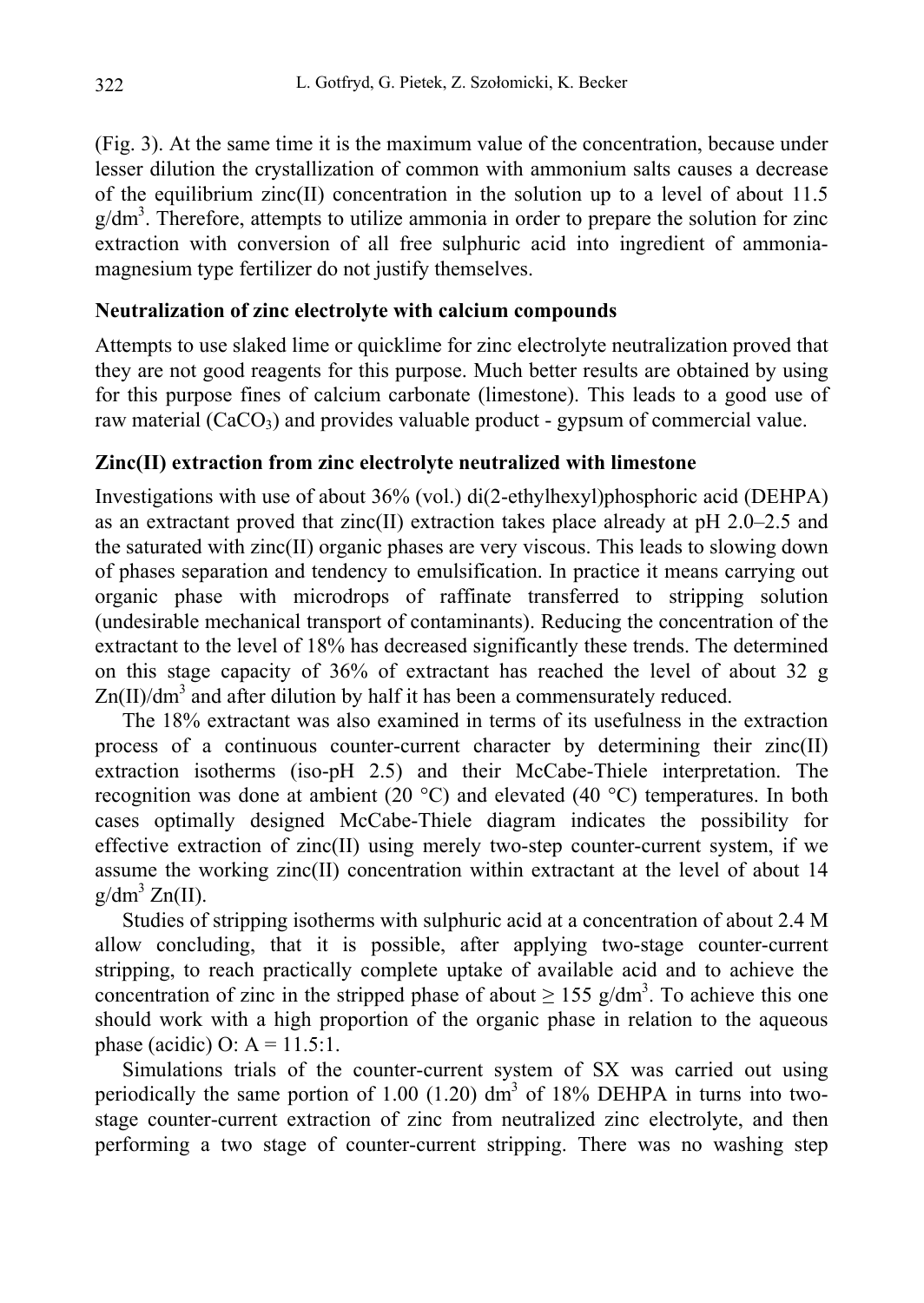between extraction and stripping inserted, in order to observe the transport of impurities.

This effect was treated as an indicator of the level of microdrops of raffinate mechanical transmission to the stripped phase.

Efficiency of the extraction system was substantial with zinc extraction of about 99.6% (raffinate 1) and zinc accumulation in the sulphate form as a highly concentrated solution.

The excessive transfer of impurities to the stripped phases has been found. Reason for this is relatively high viscosity of the organic phase saturated with zinc in the presence of ammonia. Using of washing stage of the organic phase, higher extraction temperature and lower pH of extraction (to about 2.0-2.3) should effectively prevent the presence of impurities in stripped phases.

### **Purification and crystallization of the raffinates**

At the first stage of experiments it has been attempted to get crystalline phases or solutions of the fertilizer character during neutralization of all the acid present in the electrolyte using 25% ammonia solution. However, zinc, not other species, is the major component of the spontaneously precipitating crystals (they contained it at the level of 11.5–13.6% Zn). In the post-crystallization solution the lowest concentration of zinc was about  $11.5-13$  g/dm<sup>3</sup>.

Further tests were carried out with the electrolyte neutralized with calcium carbonate, although for current neutralization during extraction 25% solution of ammonia was used. In this way, raffinates obtained in the second period of tests, after thorough cleaning, potentially could also be treated as a source of chemical compounds in the type of mineral magnesium-ammonium fertilizers.

Basing on the data obtained in the trials of raffinates purification, it can be concluded, that

- before the actual precipitation of impurities, acid remnants should be neutralized (pH of 2.2–2.5 level should be increased to approximately  $\geq$  8.2),
- methods of disposal of manganese(II) by its oxidation using ammonium persulphate or hydrogen peroxide or even their combination, are moderately effective,
- because under these oxidative conditions pH decreases, it should be re-adjust to a level of  $> 8.2$  to 8.5 by addition of ammonium carbonate, preferably in neutral form, as ammonium bicarbonate gives a slightly worse results,
- the presence of significant amounts of ammonium salt in the solution makes it difficult to achieve significant removal of impurities. This applies to a greater extent for zinc(II) than for the manganese(II).

Finally, it was possible to obtain the concentration of manganese(II) and zinc(II) at 0.015-0.095 and 0.06-0.09  $g/dm^3$ , respectively, levels. This allows to crystallize the solid phases containing  $9.5{\text -}10.5\% \text{ NH}_4^+$ , to  $6.8\% \text{ Mg}$ , approximately  $0.015\% \text{ Mn}$  and several times less  $Zn$  (<0.005 %). Ambiguity of correlations between low contents of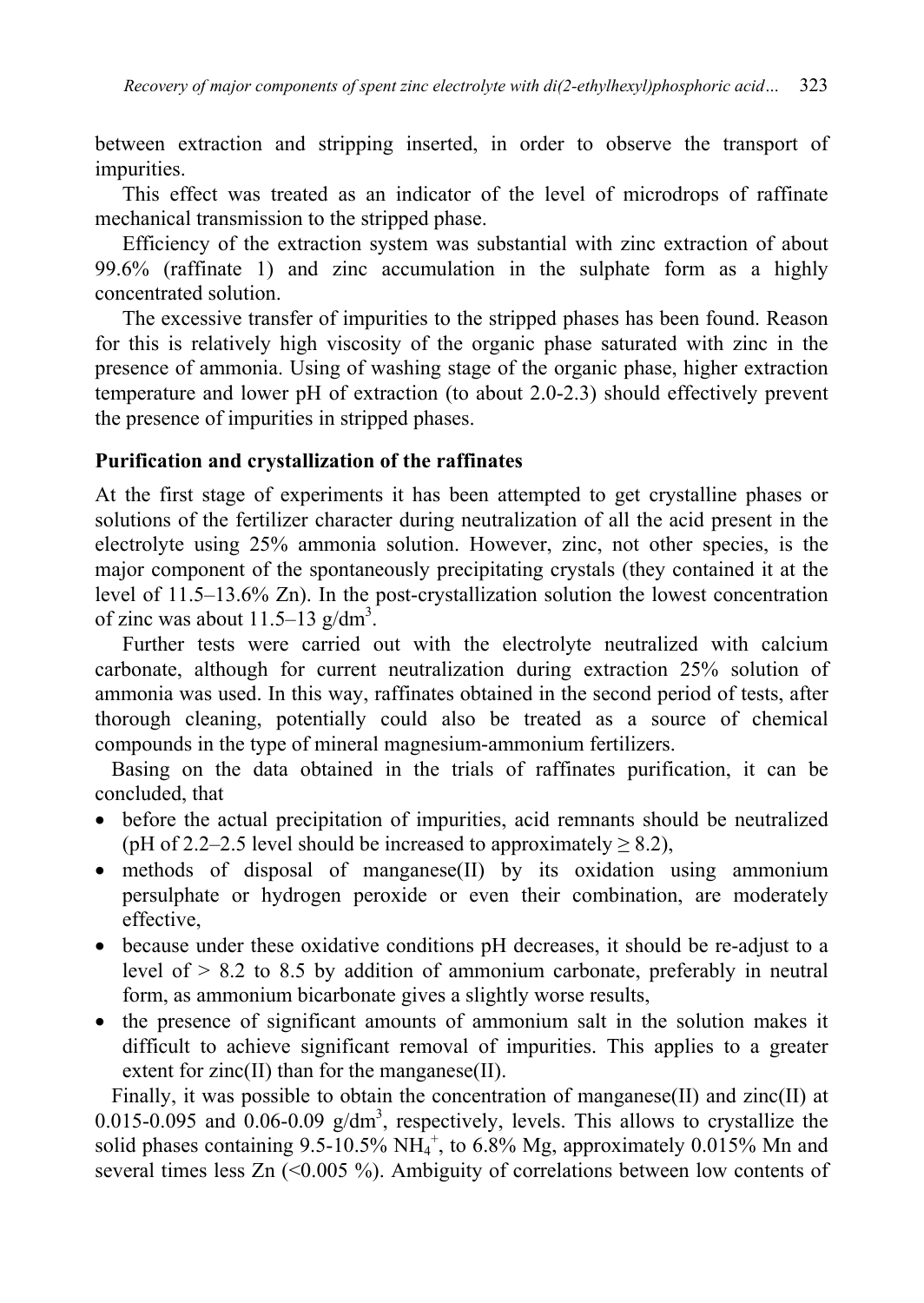Mn and Zn in the crystals of ammonium-magnesium sulphates and theirs concentration (at low levels) in the pregnant solutions, can be explained by changes of the levels of moisture contained in the crystals separated from the solution. These, separated by filtration, crystals were not washed but merely dried on the filter paper. The effectiveness of this procedure was better in the case of coarser crystals.

# **Summary**

Generally it can be stated, that

- 1. there is no possibility for separation of components of ammonia neutralized zinc electrolyte by simple crystalline and mother liquor phases separation
- 2. zinc recovery from preneutralized acidic zinc electrolyte, using solvent extraction technique with 18% vol. DEHPA as extractant and 25% ammonia as neutralizing agent, with the aim of parallel utilization of raffinate as a mineral fertilizer solution, can be realized in two ways:
- after electrolyte substantial dilution with water to the level of some  $3.0 \text{ dm}^3$  from one dm<sup>3</sup> of electrolyte, neutralization with ammonia and zinc(II) extraction at O:A ratio of about 1.5–2:1; or
- after acid removal by crystalline gypsum precipitation and zinc(II) extraction at O:A ratio of some 3.6–4:1
- 3. to stop an excessive transport of contaminants by organic phase to strip solution it is recommended:
- performing the extraction at the temperature of about 40–45  $^{\circ}C$ ,
- maintain comparatively low pH of extraction of about 2.0–2.5,
- utilize extractive washing system of loaded organic phase
- 4. such method of treatment (with ammonia used) slightly spoils conditions of zinc(II) extraction (higher viscosity of loaded organic) in comparison with extraction with the use of soda lye, but it is compensated by obtaining potentially useful solutions of ammonia-magnesium sulphates suitable for fertilising purposes
- 5. it is possible to purify the post-extractive raffinates to obtain solutions or even crystalline phases. It can be used as an ammonia-magnesium fertilizer.

# **References**

- FRIAS C., DIAZ G., MARTIN D., SANCHEZ F., 2009, *Implementation of first ZINCEX commercial plant treating zinc secondaries*; Proc. Europ. Met. Conf., June 28–July 1, Innsbruck, Austria.
- FRIAS C., MARTIN D., DIAZ G., FALGUERAS J., BAYLINA V., 2004, *Highlights of domestic battery recycling plant based on Modified ZINCEX process after five years successful operation*. In: Global Symposium on Recycling, Waste Treatment and Clean Technology; REWAS'04 Conference, Madrid, Spain.
- GARCIA M. A., SANCHEZ F., MEJIAS A., FRADES M., 2005, *The Skorpion zinc plant, ZINCEX solvent extraction. The best expectations confirmed after commissioning*. In: International Symposium Lead/Zinc 2005, Kyoto, Japan.